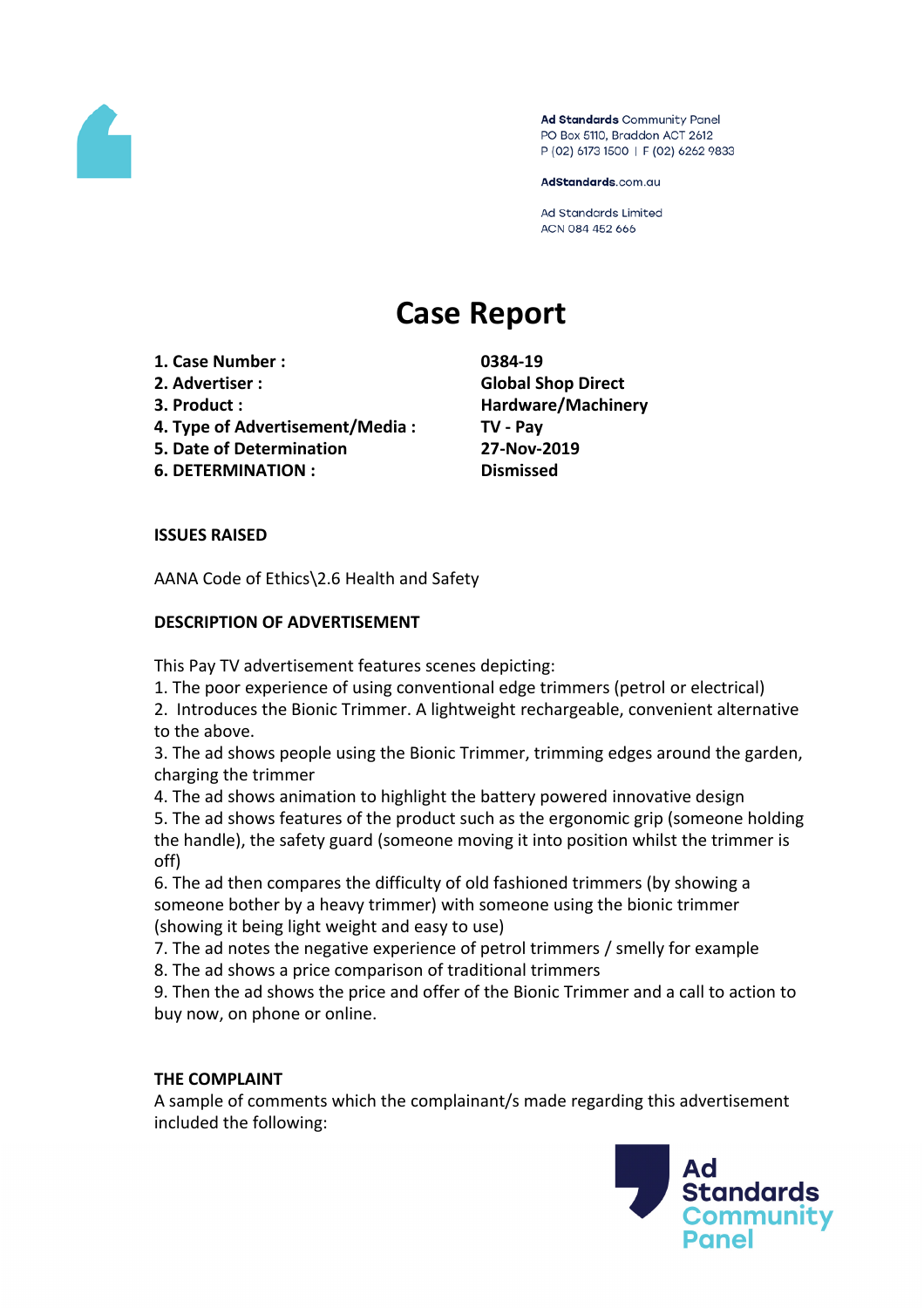

*Product is shown and operated without PPE. For example, gloves, face shield or goggles Is in breach of AANA standard 2.6 health and safety.*

### **THE ADVERTISER'S RESPONSE**

Comments which the advertiser made in response to the complainant/s regarding this advertisement include the following:

*Please note that supplied with the product is a clear and detailed instruction manual. The product marking/label/warning symbols are well described in the instruction manual and should like all products be read and followed. The packaging also features warning / safety wear guidance.*

*The manual and document depicting the packaging is included with this response.*

*Regarding vision in the TVC. The video is promoting advantages over the conventional rather than how to use the product.*

*In relation to what is included in the ad:*

- *> Nobody was bare footed*
- *> One person appears to be wearing eye protection (00.20) into ad (this is hard to see). However it is not featured throughout the ad.*

*Please note we take the safety and wellbeing of our customers very seriously, and we look forward to your findings on this matter and will work with you to address issues raised in your final report.*

#### **THE DETERMINATION**

The Ad Standards Community Panel (Panel) considered whether this advertisement breaches Section 2 of the AANA Code of Ethics (the Code).

The Panel noted the complainant's concern that the product is shown being operated without PPE.

The Panel viewed the advertisement and noted the advertiser's response.

The Panel considered whether the advertisement complied with Section 2.6 of the Code. Section 2.6 of the Code states: "Advertising or Marketing Communications shall not depict material contrary to Prevailing Community Standards on health and safety".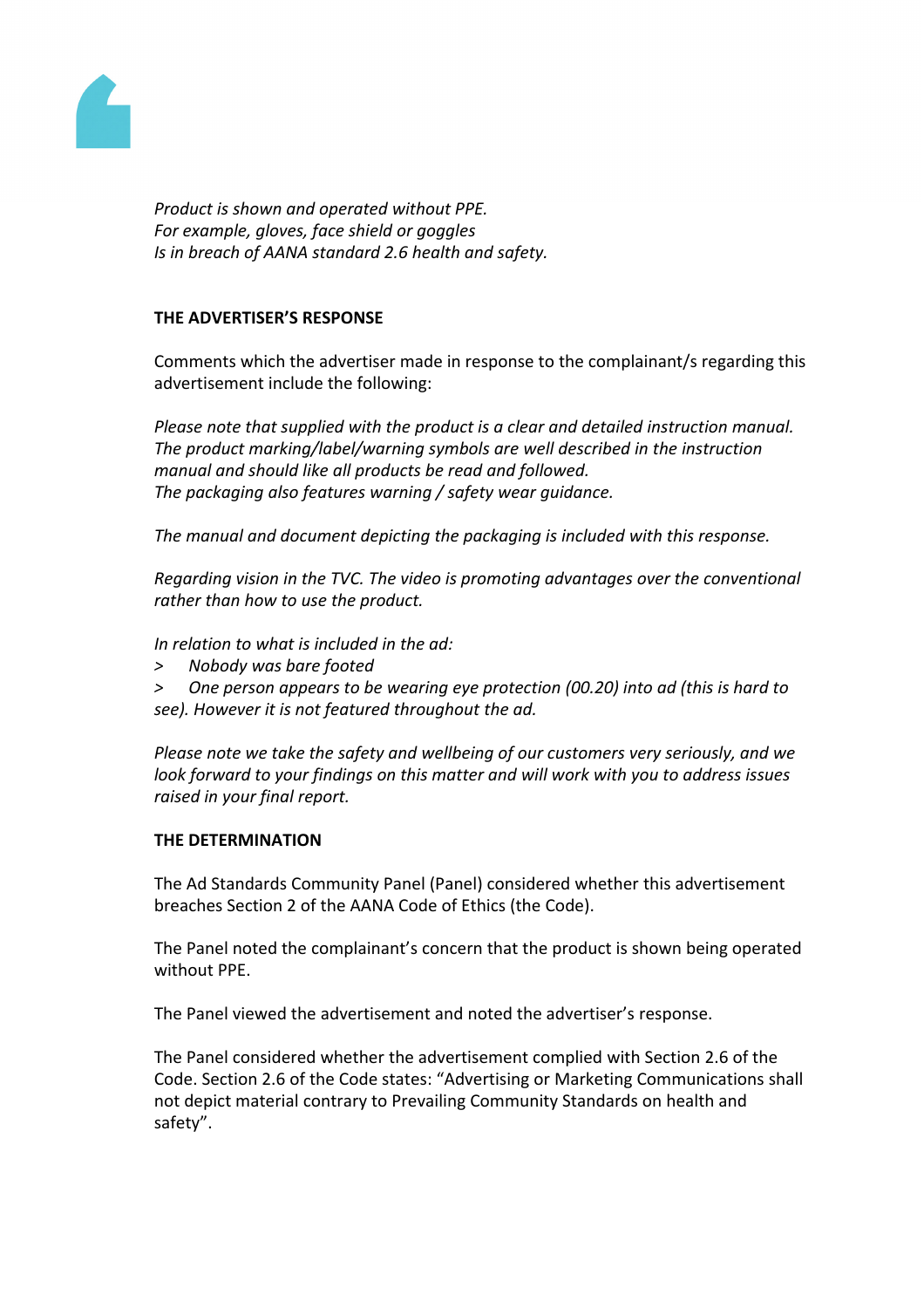

The Panel noted the advertiser's response that the packaging and instructions for the product include warnings about wearing safety gear when using the product, including eye and ear protection.

The Panel noted that it had considered a similar issue for the same advertiser in case 0285-19, in which:

*"The Panel considered that not all members of the community would read safety disclaimers or instructions. The Panel noted the advertisement provides instructions for use as part of the demonstration, with Jon Florell stating, "just add the cleaning crystals, attach it to any garden hose and away you go. The Panel noted that the use of the product was demonstrated by showing someone pour crystals into the container, and attach a garden hose before showing a woman using the product. The Panel considered that other than the small disclaimer there was no visual or audible indication in the advertisement that safety gear should be worn when using the product. The Panel noted that the overall impression of the advertisement was that the product was safe to use without wearing safety equipment, and that people were likely to imitate the use of the product as seen in the advertisement.*

*The Panel noted that none of the people shown using the product in the advertisement were wearing the recommended gloves, eyewear and mask. The Panel considered that the people in the advertisement were using the product in a manner which could be hazardous considering their lack of safety protection… the Panel considered that the depiction of people using a product without recommended protective gear was a depiction which most members of the community would consider to be unsafe. In the Panel's view the advertisement does depict material contrary to Prevailing Community Standards on health and safety and that it did breach Section 2.6 of the Code."*

Unlike the determination in case 0285-19, the Panel considered that the current advertisement does not provide clear step-by-step instructions for using the product and does not clearly and frequently depict people using the product without safety equipment.

The Panel considered that most of the shots of the product in use were only of the product itself and did not show the face or head of the people using the product. The Panel considered the woman shown using the product at 00:17 to 00:19, 01:20 to 01:21 and 01:50 to 01:51 appeared to be wearing protective eyewear, however it was not clear if she was wearing earplugs.

The Panel considered that the woman shown using the product at 01:06 to 01:07 and 01:46 to 01:47 did not appear to be wearing the safety equipment.

However, the Panel considered that unlike case 0285-19 the depiction of the product was not shown in an instructional manner and the appearance of people using the product was brief, lasting less than 10 seconds in the entire 2 minute advertisement, and the very fleeting images of the product being used without PPE would not undermine the importance of safety messaging on the product packaging.